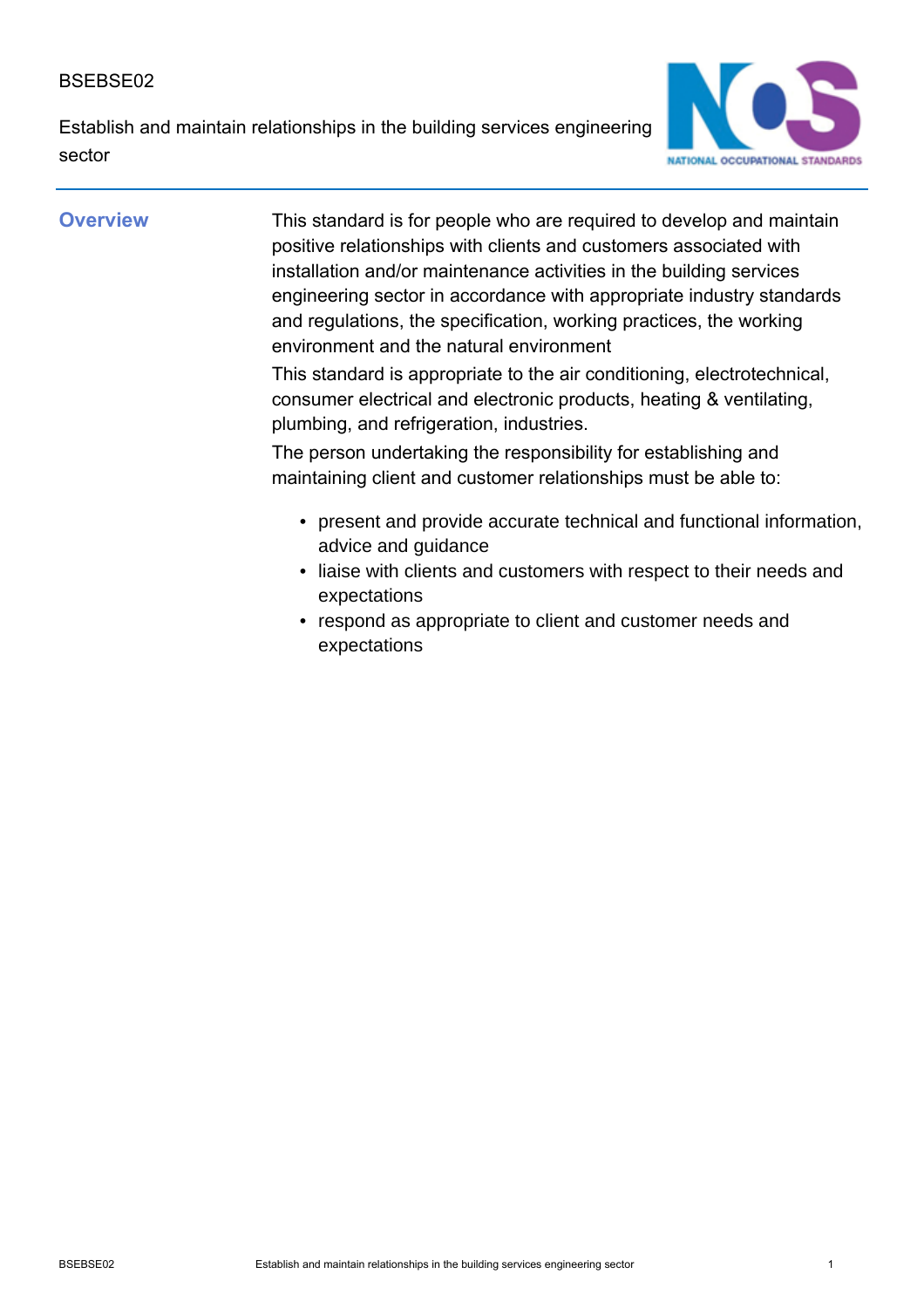Establish and maintain relationships in the building services engineering sector



# **Performance criteria**

*You must be able to:* 1. identify the clients and customers that need to be supplied with technical and functional information

> 2. obtain the current and relevant technical and functional information that needs to be provided to the clients and customers

> 3. provide accurate guidance and advice to the clients and customers on technical and functional matters associated with the building services engineering system that has been installed and/or maintained in terms of:

- health and safety issues
- safe and effective operation
- 4. provide information in accordance with organisational procedures

5. demonstrate to the clients and customers, as appropriate, the operation of the building services engineering system that has been installed and/or maintained

6. confirm in relation to the installation and/or maintenance activity:

- the client and customer expectations and requirements
- the building services engineering system is in a satisfactory condition
- the hand over process

7. establish and maintain productive working relationships with clients and customers, including dealing with disagreements in an amicable and constructive way, so that good relationships are maintained

8. respond effectively to requests for technical and functional information from clients and customers

9. report, record and recommend, in accordance with organisational procedures and as appropriate, any variation to the installation and/or maintenance activity to the clients, customers and other relevant people

10. comply with organisational standards for appearance and behaviour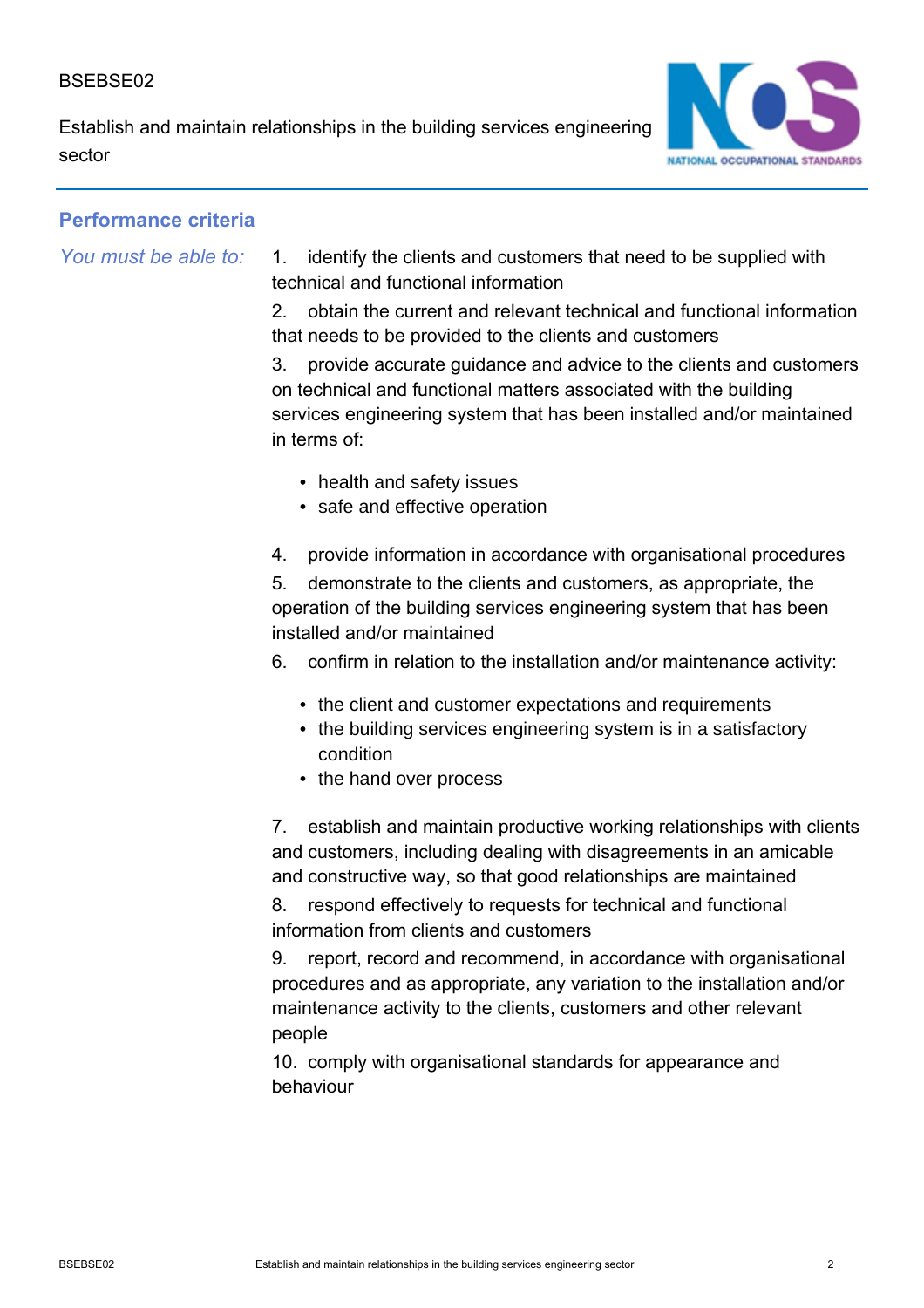Establish and maintain relationships in the building services engineering sector



# **Knowledge and understanding**

*You need to know and understand:*

1. the importance of customer service in relation to installation and/or maintenance activity

2. how to identify the clients and customers that need to be supplied with technical and functional information

- 3. sources of technical and functional information such as:
	- the specification for the building services engineering system
	- the specification for the installation and/or maintenance activity
	- the manufacturer's instructions

4. the responsibilities and limitations of your job role with respect to supplying technical and functional information

5. the technical and functional information that you are providing and its implications on the operation of the building services engineering system and/or its equipment, accessories and components that have been installed and/or maintained

6. the organisational procedures and policies regarding the handover and demonstration of a building services engineering system and/or its equipment, accessories and components that have been installed and/or maintained

7. the operating principles, controls and settings of the building services engineering system and/or its equipment, accessories and components that have been installed and/or maintained importance of providing technical and functional information clearly, courteously and professionally

8. the methods and organisational procedures for establishing positive relations with clients and customers

9. the working requirements and practices of the clients and customers in the working environment where the installation and/or maintenance activity is taking place

10. which situations warrant written technical and functional information

11. the safety implications and operational consequences of supplying inaccurate or incomplete technical and functional information to clients and customers

12. methods of checking the clients' and customers' understanding of the technical and functional information provided

13. legislation regarding health and safety, data protection, equal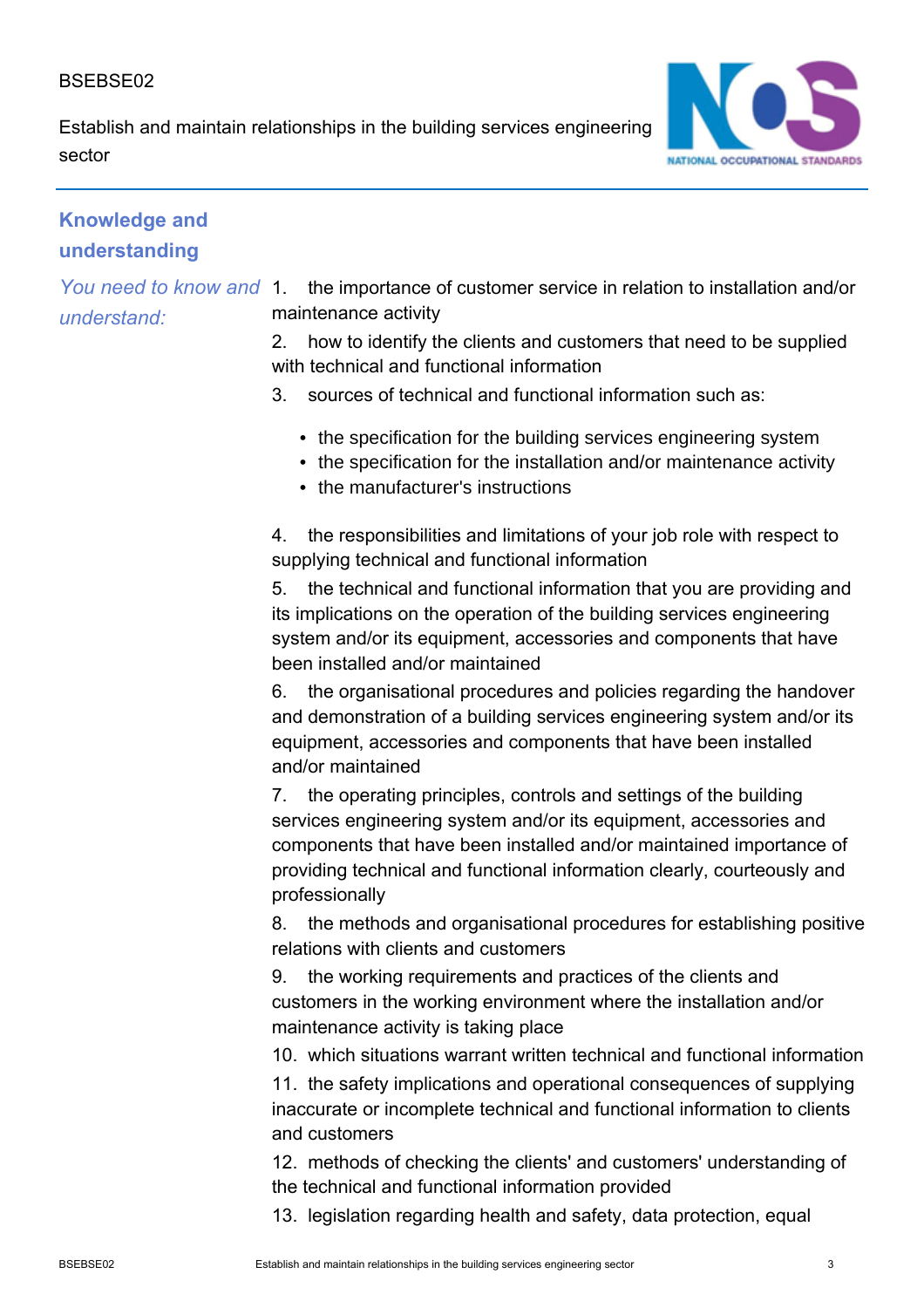Establish and maintain relationships in the building services engineering sector



opportunities and regulations that affect the way that technical and functional information is delivered to clients and customers 14. the clients' and customers' rights including any contractual agreements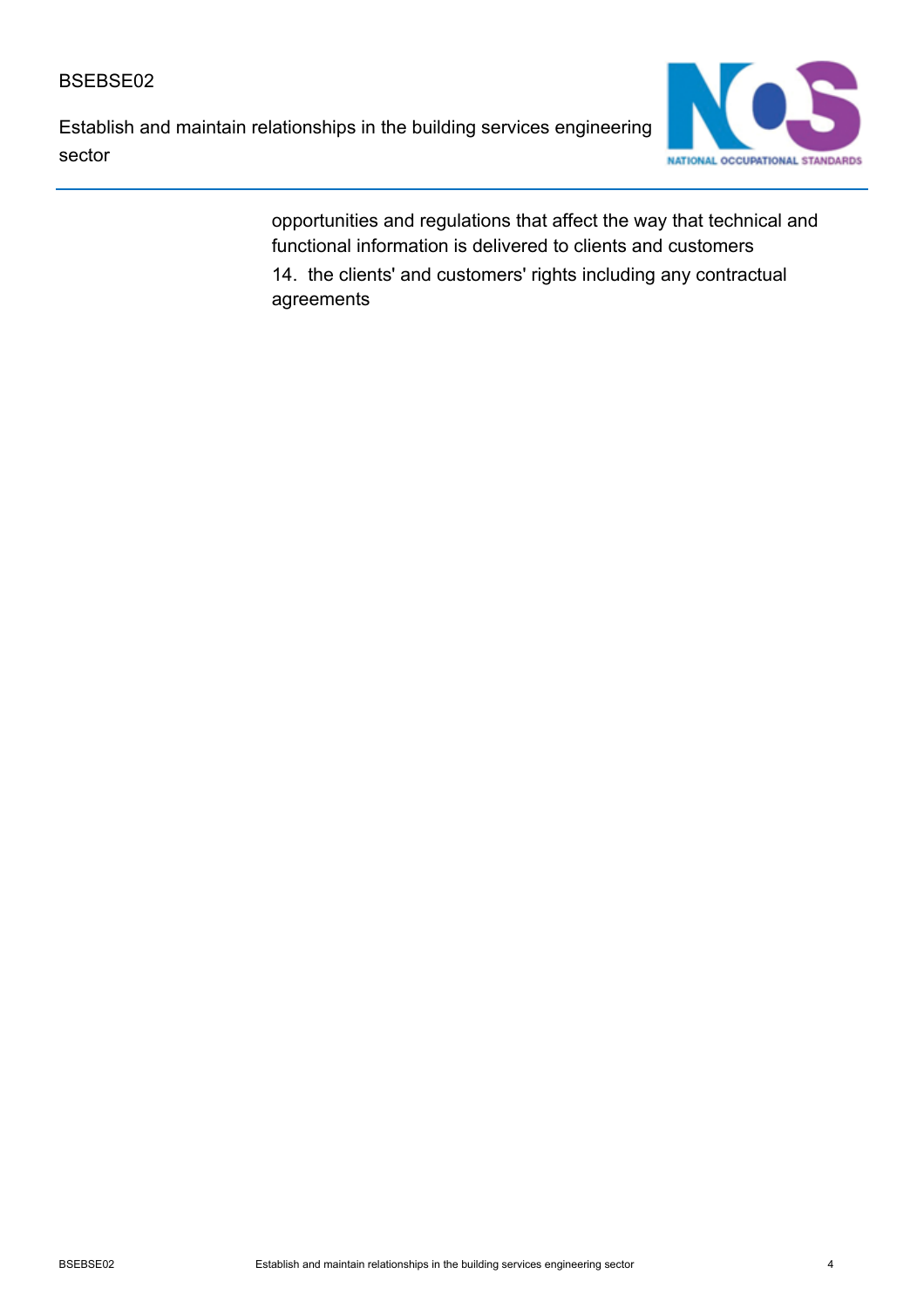Establish and maintain relationships in the building services engineering sector



# **Scope/range related to performance criteria**

# **Working environments (internal and/or external)**

- domestic
- non-domestic
	- commercial
	- industrial
	- agricultural
	- horticultural
	- leisure and entertainment
	- residential medical and care facilities
	- public highways and parks
	- public services establishments
	- pre-1919 traditional/historic buildings

### **Organisation procedures**

- information management
- method statement
- project management
- risk assessment
- risk management
- implementing and monitoring health and safety requirements and issues
- implementing and monitoring issues relating to the natural environment
- customer services
- accident reporting
- emergencies
- communication with relevant people

# **Relevant people**

- customers/clients
- client representatives
- supervisors
- site/contract manager
- other contractors/trades
- members of the public
- work colleagues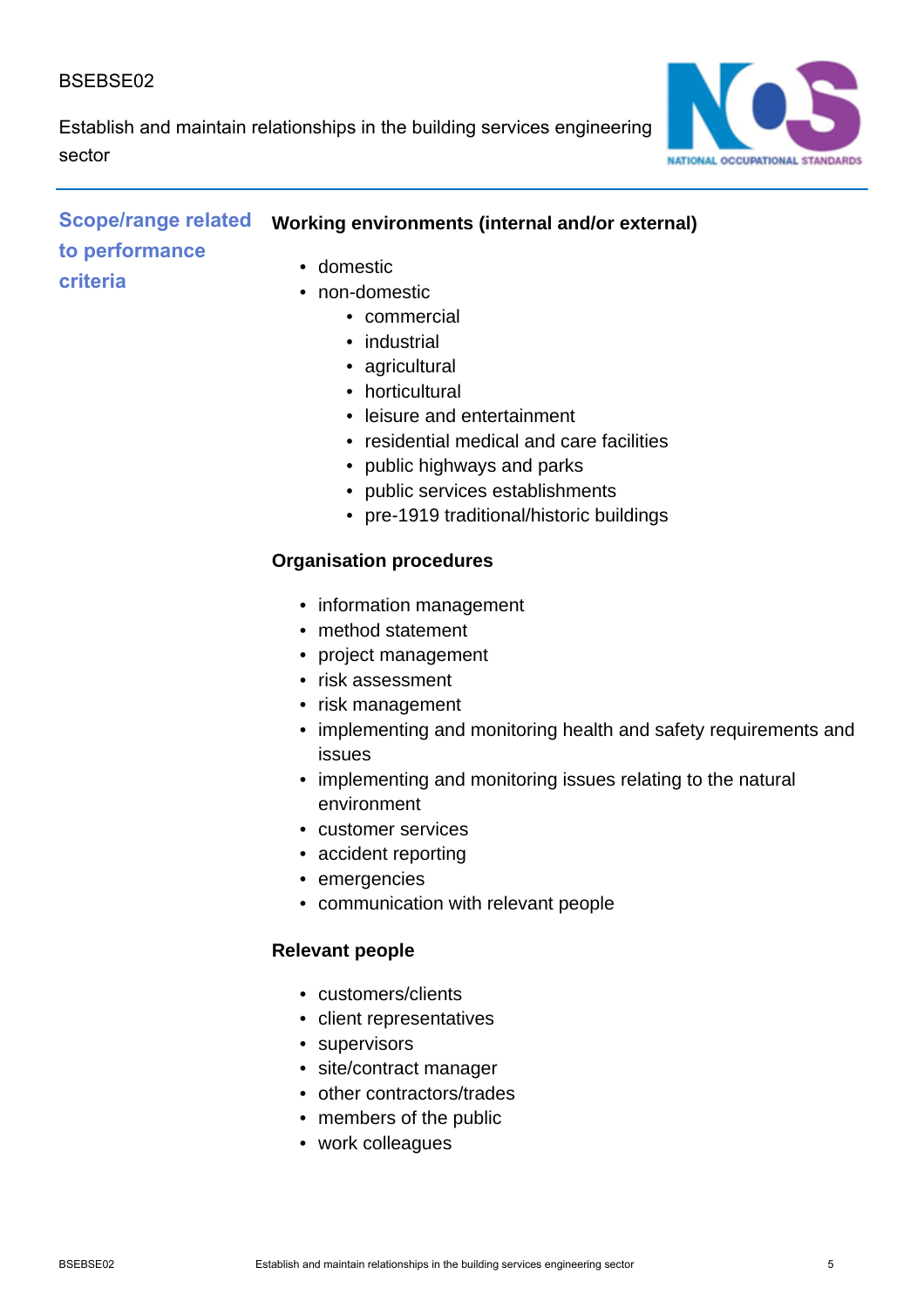Establish and maintain relationships in the building services engineering sector



**Glossary**